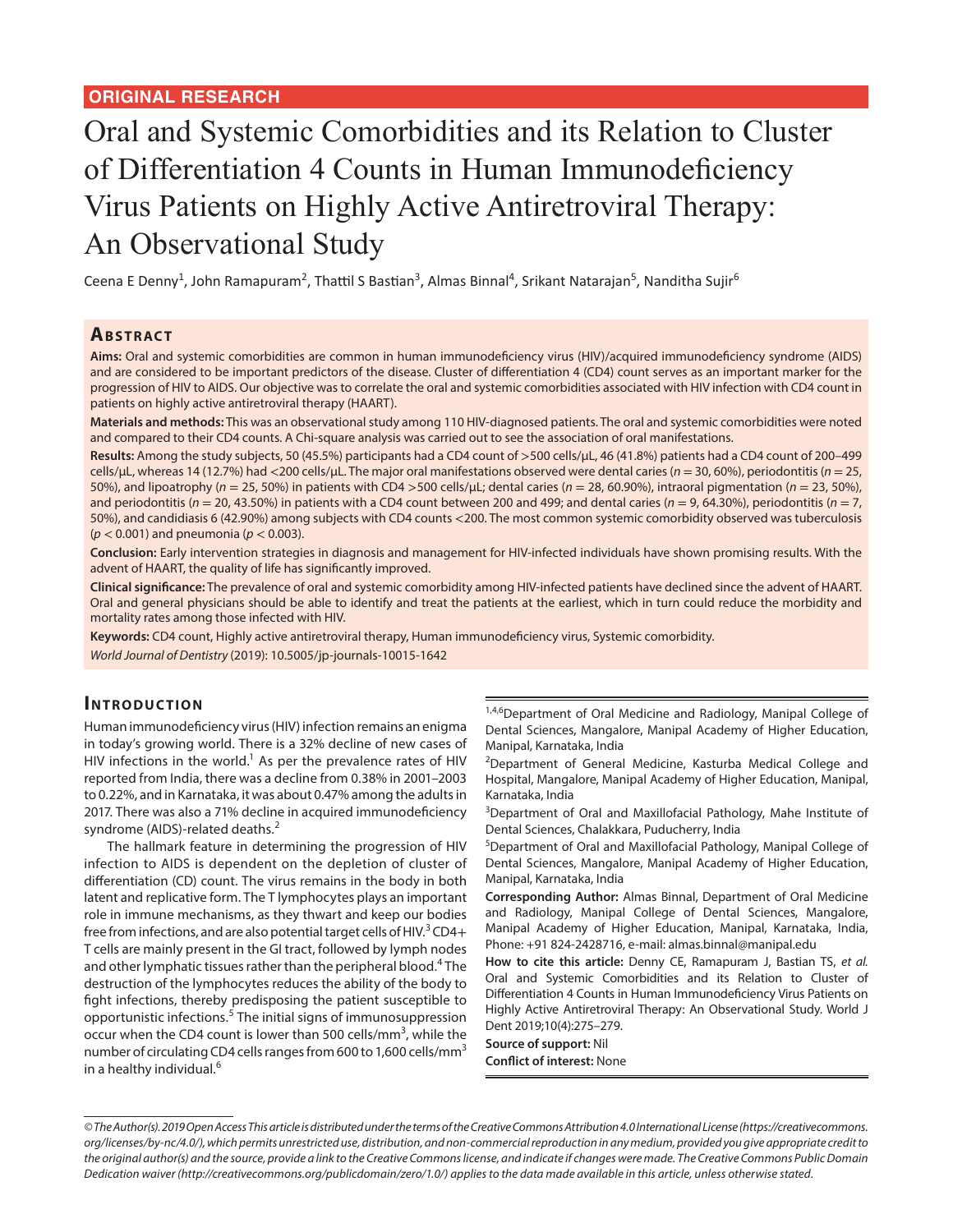The oral cavity plays a key role in helping oral physicians in diagnosing the disease initially, as certain manifestations are characteristic of immune deterioration. Acquired immunodeficiency syndrome defining oral manifestations are hairy leukoplakia, non-Hodgkins lymphoma, and Kaposi sarcoma. Candidiasis is found to be the most common opportunistic infection associated with  $HIV<sup>7</sup>$  Initiation of highly active antiretroviral therapy (HAART) has markedly reduced the pathognomic oral manifestations associated with HIV/AIDS. Systemic comorbidities are also seen in addition to oral manifestations in patients with HIV. The most common systemic comorbidities associated with this disease include pneumonia, tuberculosis, and systemic candidiasis.

Few studies have been reported in relation to CD4 count as well as oral and systemic comorbidities, especially in developing countries where there are limited medical facilities in the rural areas. Hence, this study was undertaken to assess the prevalence and types of oral and systemic comorbidity with laboratory parameter such as CD4 count.

#### **MATERIALS AND METHODS**

A cross-sectional observational study was conducted among the HIV-positive patients on HAART therapy with oral manifestations. These patients were referred to the Department of Oral Medicine and Radiology, MCODS, Mangaluru, from Antiretroviral Therapy (ART) Centre in Kasturba Medical College and Hospital, Mangaluru, India, for evaluation of their oral lesions between January and June 2018.

Ethical approval for the study was obtained from the Institutional Ethics Committee. HIV infection was confirmed by enzyme-linked immune sorbent assay (ELISA) test and western blot. Information pertaining to demographic details (age, sex, marital status, occupation, and address), medical history, CD4 count, and currently prescribed HAART was collected. NACO guidelines were followed while examining each patient.<sup>8</sup> Intraoral examination was carried out by an oral medicine specialist on a dental chair using a disposable dental mirror, probe, and sterile gauze pads under artificial light. The oral manifestations were noted and compared to the CDC classification of CD4 count as ≥500 cells/μL, 200–499 cells/μL and <200 cells/μL.<sup>9</sup>

The prevalence of systemic manifestation with respect to CD4 count was also noted. The data were entered into a Microsoft excel spread sheet and Statistical Package for the Social Sciences (SPSS 20.0). A Chi-square analysis was carried out to see the association of oral manifestations. *p*< 0.05 was considered statistically significant.

# **RESULTS**

Of the 110 HIV positive patients included in the study, 50 patients had CD4 count >500 cells/ $\mu$ L (mean 708.10  $\pm$  159.40), 46 subjects had between 200 and 499 cells/μL (mean 357.72  $\pm$  82.57) and 14 had <200 cells/ $\mu$ L (mean 120.64  $\pm$  62.28). The mean CD4 count of the patients included in our study was  $486.81 \pm 247.82$  cells/ $\mu$ L. Twenty-four patients had a history of using tobacco (smokeless/ smoke form). The habit-related manifestations were oral submucous fibrosis (*n* = 4, 3.7%), leukoplakia (*n* = 9, 8.3%), lichenoid reaction (*n* = 4, 3.7%), and oral cancer (*n* = 3, 2.7%). Among the 3 patients with oral cancer, 2 had a CD4 count below 200 (*p*< 0.01). Leukoplakia and ranula in a patient with a CD4 count less than 200 (*p* < 0.025) was also observed. We also observed that lipoatrophy was more in men (*n* = 30, 71.40%) than in women (*n* = 12, 28.60%), which was statistically significant (*p* < 0.040). The oral manifestations among

patients with CD4 >500 were dental caries (60%), periodontitis (50%), lipoatrophy (50%), intraoral pigmentation (32%), and candidiasis (22%); CD4 count between 200 and 499 were dental caries (60.9%), intraoral pigmentation (50%), periodontitis (43.5%), and lipoatrophy (30.5%); and, in subjects with CD4 count <200 dental caries (64.3%), periodontitis (50%), and candidiasis (42.9%) (Table 1).

Forty-three (39.09%) of the subjects had systemic comorbidity, while the rest (*n*= 55, 50%) had no comorbidities. The most common systemic comorbidity was pulmonary tuberculosis (*n*= 7, *p*< 0.001) and extra pulmonary tuberculosis (*n* = 25, *p* < 0.001), pneumonia  $(n = 11, p < 0.003)$  and pneumocystis pneumonia  $(n = 1, p < 0.011)$ , and systemic candidiasis ( $n = 3$ ,  $p < 0.001$ ). While comparing the systemic disease to CD4 count, it was found that in patients with pulmonary tuberculosis, 28.60% had a CD4 count <200 and 6.50% had a CD4 count between 200 and 499 (*p* < 0.001) (Table 2). Among the extra pulmonary tuberculosis patients, 28.60% had a CD4 count <200, 32.60% had CD4 count between 200 and 499 and 12% had a CD4 count >500 (*p* < 0.047). Two patients with a CD4 count <200 had hepatitis and liver cirrhosis, which was found to be statistically significant (*p* < 0.031) (Table 3).

### **Dis c u s sio n**

An increase in CD4 count decreases the patient's susceptibility to various opportunistic infections and also reduces its advancement to AIDS and ultimately death. Thereby, CD4 count is a reliable marker of disease progression and treatment outcome in HIV and it is also an important factor to initiate both antiretroviral therapies in HIV patients.10 The correlation of oral manifestations with CD4 counts is well established. Hence, in the present study, we observed the oral manifestation and systemic comorbidity and compared it with CD4 count in patients undergoing HAART.

Dental caries and periodontitis were the most common oral manifestations among the three groups of the present study, which is similar to the study done by Davoodi et al.<sup>6</sup> This could be either the effect of  $HAART^{11,12}$  or it could be due to the neglect of oral hygiene by the patient.

In our study, we found that lipoatrophy was more common in men, which is in accordance to a study done by Soares Flávia Machado Gonçalves and Costa Izelda Maria Carvalho.<sup>13</sup> However, Price et al. noted that the prevalence of lipodystrophy in HIVinfected men was less,<sup>14</sup> and while comparing it with CD4 count in our study, it was observed that lipoatrophy was more common in patients with CD4 count >500 and the least in patients with CD4 count <200. The reason for this could be that we had less patients with a CD4 count <200. There are reports of low prevalence of lipoatrophy in both developed and developing countries. This could be attributed to the difference in the combination of drugs used in the treatment, assessment of lipoatrophy, patient factors, etc.<sup>15</sup> Lipoatrophy is usually associated with patients undergoing treatment with antiretroviral therapy. This facial wasting is called "face of AIDS."16 The loss of fat is most evident on the face when compared to the other parts.<sup>17</sup>

Intraoral pigmentation was observed more in patients with a CD4 count between 200 and 499; it could be either due to the use of melanocyte-stimulating drugs (antiretrovirals and antifungals) or due to an increased melanin production caused by the dysregulation of cytokines in  $HIV.<sup>18</sup>$ 

Erythematous candidiasis was more common among the subjects with a CD4 count <200 (42.9%); this could be due to

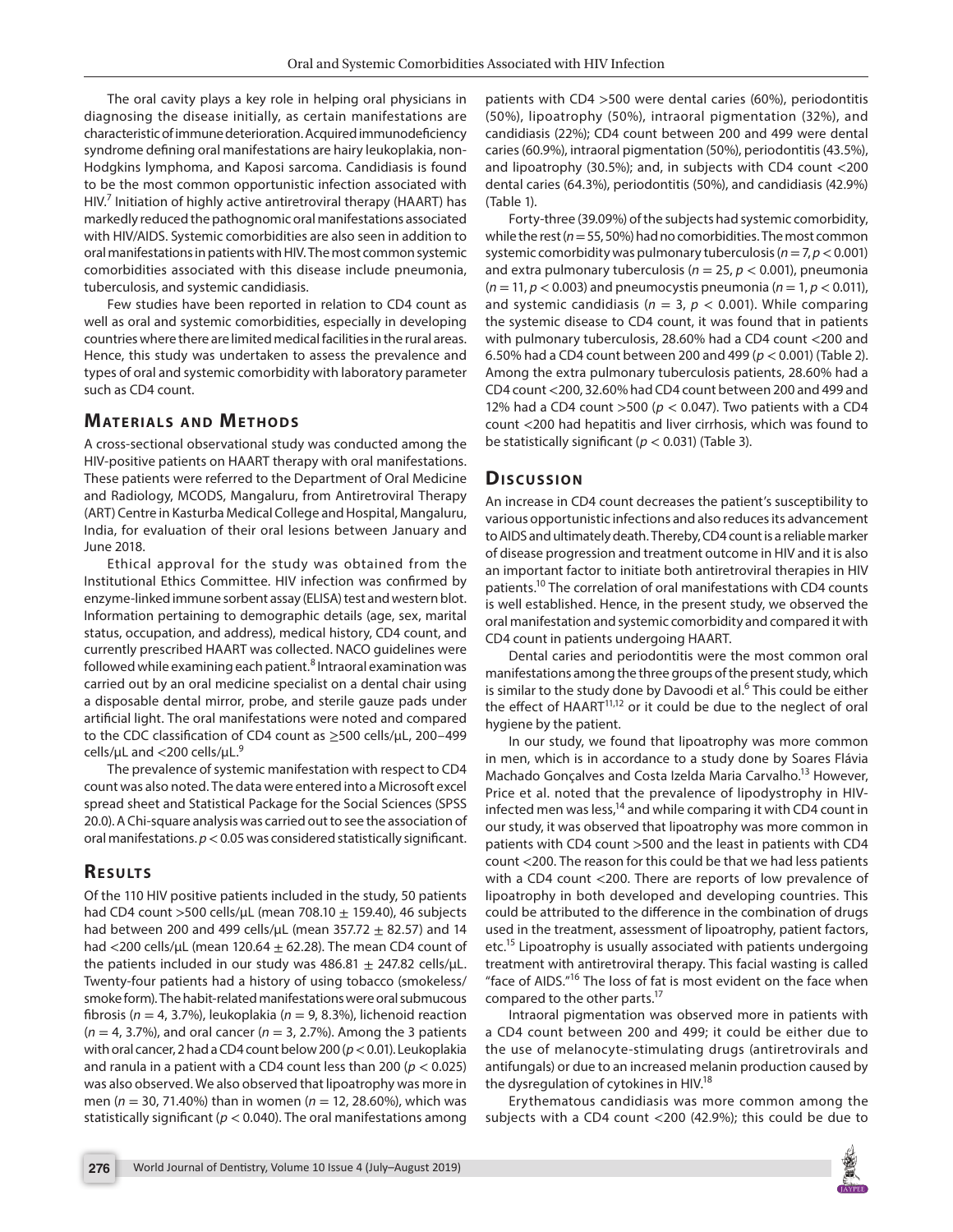|                           | CD4 count              |                        |                        |            |         |
|---------------------------|------------------------|------------------------|------------------------|------------|---------|
|                           | $<$ 200                | 200-499                | >500                   |            |         |
| Oral manifestations       | Number of patients (%) | Number of patients (%) | Number of patients (%) | Chi square | p value |
| Dental caries             | 9(64.30)               | 28 (60.90)             | 30 (60.00)             | 0.205      | 0.903   |
| Periodontitis             | 7(50.00)               | 20 (43.50)             | 25 (50.00)             | 0.457      | 0.796   |
| Intraoral pigmentation    | 4(28.60)               | 23 (50.00)             | 19 (38.00)             | 2.575      | 0.276   |
| Lipoatrophy               | 3(21.40)               | 14 (30.40)             | 25 (50.00)             | 5.793      | 0.055   |
| Candidiasis               | 6(42.90)               | 13 (28.30)             | 11 (22.00)             | 2.438      | 0.296   |
| Gingivitis                | 2(14.30)               | 7(15.20)               | 11 (22.00)             | 0.905      | 0.636   |
| Aphthous ulcer            | 2(14.30)               | 2(4.30)                | 2(4.00)                | 2.432      | 0.296   |
| Hairy leukoplakia         | 1(7.10)                | 2(4.30)                | 1(2.00)                | 0.94       | 0.625   |
| Lichenoid reaction        | 1(7.10)                | 2(4.30)                | 1(2.00)                | 0.94       | 0.625   |
| Postherepetic lesion      | 0                      | 1(2.20)                | 2(4.00)                | 0.751      | 0.687   |
| Intraoral malignancy      | 2(14.30)               | 1(2.20)                | $\Omega$               | 8.505      | 0.014   |
| Xerostomia                | 0                      | 2(4.30)                | 1(2.00)                | 0.948      | 0.623   |
| Linear gingival errythema | 1(7.10)                | 1(2.20)                | 1(2.00)                | 1.182      | 0.554   |
| Kaposi sarcoma            | 1(7.10)                | 1(2.20)                | 0                      | 3.182      | 0.204   |

| Table 1: Prevalence of oral manifestations in HIV patients in relation to CD4 count |  |  |  |
|-------------------------------------------------------------------------------------|--|--|--|
|-------------------------------------------------------------------------------------|--|--|--|

**Table 2:** Distribution associated with HIV infection of systemic disease

| Comorbidity                                    | Number of patients | Percentage |
|------------------------------------------------|--------------------|------------|
| Pneumonia (p value 0.003*)                     | 11                 | 10.9       |
| Pneumocystis pneumonia (p value 0.011*)        | 01                 | 0.93       |
| Pulmonary TB (p value $< 0.001$ <sup>*</sup> ) | 07                 | 6.48       |
| Extrapulmonary TB (p value $< 0.001^*$ )       | 25                 | 23.15      |
| Ischemic heart disease                         | 08                 | 7.41       |
| Diabetes mellitus                              | 05                 | 4.63       |
| Systemic candidiasis (p value $< 0.001^*$ )    | 03                 | 2.78       |
| Hypertension                                   | 03                 | 2.78       |
| Herpetic lesions                               | 02                 | 1.85       |
| Anemia                                         | 02                 | 1.85       |
| <b>Hepatitis</b>                               | 01                 | 0.93       |
| Epilepsy                                       | 01                 | 0.93       |
| Liver cirrhosis                                | 01                 | 0.93       |
| Toxmoplasmosis CNS                             | 01                 | 0.93       |
| Pleural effusion                               | 01                 | 0.93       |

\**p* value significant

the fact that the prevalence of fungal infections increased with the progression of the disease. The prevalence of erythematous candidiasis is comparable to the studies done by Nittayananta et al.<sup>19</sup> and Gaurav et al.<sup>20</sup>

Other statistically significant oral lesions associated with HIV in patients with a CD4 count <200 were oral cancer and ranula. Oral cancer could occur as a result of the habit of smoking, chewing tobacco, and alcohol. It could also occur owing to increased cell growth and proliferation caused by viral interference with tumor suppressor proteins (p53, Rb) and activity of the HIV transactivator of transcription protein and HPV.21 Ranula is usually seen in the first or second decade of life,  $22,23$  but in our study we had seen it in a 42-year-old man.

Kaposi's sarcoma was seen only in two patients; this could be due to a low prevalence of HHV 8 in Indian population.<sup>24</sup> Among the two who had Kaposi's sarcoma, the CD4 count one patient had a CD4 <200, which is similar to the case reported by Moraes et al.,  $25$  and the second patient had a CD4 count between 200 and 499, which is similar to that reported by Vieira et al.<sup>26</sup>

Among the systemic comorbidities observed, the most prevalent were pulmonary tuberculosis, pneumonia, and systemic candidiasis. In HIV-infected patients, tuberculosis could be the initial sign of the HIV infection and is also the most common opportunistic infection.27 In India, of the estimated 5.1 million with HIV infection, half of them are co-infected with *Mycobacterium tuberculosis*. 28

Pneumonia remains the main cause of morbidity and mortality in HIV patients. Pneumocystis pneumonia (PCP) is the most common AIDS-defining illness in the developed world, but the prevalence of PCP in India and also in patients on  $HAART^{29}$  is very low. This could be due to under diagnosis of cases<sup>30</sup> another possibility of low prevalence could be due to the fact that all our patients were on HAART.

Candidiasis affecting the mucocutaneous system is the most prevalent opportunistic fungal infection in immunocompromised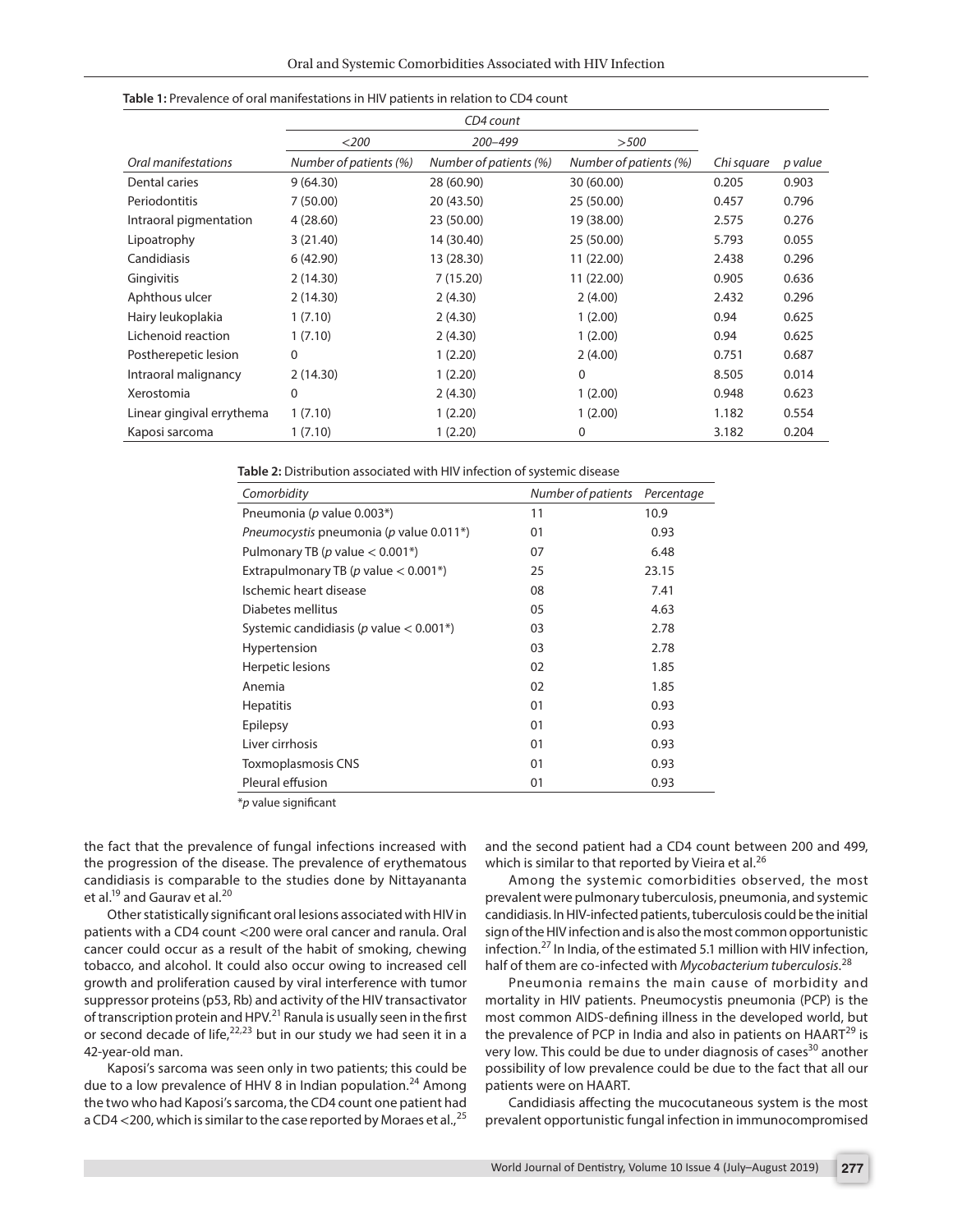|                        | CD4 count   |             |             |            |         |
|------------------------|-------------|-------------|-------------|------------|---------|
| Comorbidity            | $<$ 200     | 200-499     | >500        | Chi square | p value |
| Pneumonia              | $\mathbf 0$ | 5(10.90)    | 6(12)       | 1.816      | 0.403   |
| Pneumocystis pneumonia | 0           | 0           | 1(2)        | 1.211      | 0.546   |
| Pulmonary TB           | 4(28.60)    | 3(6.50)     | $\mathbf 0$ | 14.987     | 0.001   |
| Extrapulmonary TB      | 4(28.60)    | 15 (32.60)  | 6(12)       | 6.106      | 0.047   |
| Toxmoplasmosis CNS     | $\Omega$    | 1(2.20)     | 0           | 1.404      | 0.496   |
| Pleural effusion       | 0           | 1(2.20)     | $\Omega$    | 1.404      | 0.496   |
| Diabetes mellitus      | $\Omega$    | 4(8.70)     | 1(2)        | 3.239      | 0.198   |
| <b>Hypertension</b>    | 0           | 2(4.30)     | 1(2)        | 0.948      | 0.623   |
| Herpes infection       | 0           | 0           | 2(4)        | 2.444      | 0.295   |
| Systemic candidiasis   | $\Omega$    | $\Omega$    | 3(6)        | 3.701      | 0.157   |
| <b>Hepatitis</b>       | 1(7.10)     | $\Omega$    | $\Omega$    | 6.92       | 0.031   |
| Epilepsy               | $\Omega$    | 0           | 1(2)        | 1.211      | 0.546   |
| Liver cirrhosis        | 1(7.10)     | $\mathbf 0$ | $\mathbf 0$ | 6.92       | 0.031   |
| Anemia                 | 1(7.10)     | $\mathbf 0$ | 1(2)        | 3.085      | 0.214   |
| Ischemic heart disease | 0           | 4(8.70)     | 4(8)        | 1.275      | 0.529   |

| <b>Table 3:</b> Correlation between comorbidities and CD4 count |  |
|-----------------------------------------------------------------|--|
|-----------------------------------------------------------------|--|

patients owing to the weakened immune system.<sup>31</sup> Monitoring the infection helps us gain an insight into the disease progression and prevents a complication such as candidemia.<sup>32</sup>

The results of the present study must be viewed in relation to its limitations. Authors recommend further research in a larger sample and a comparison should also be done with patients not on HAART.

# **CONCLUSION**

From this study, we could analyze that oral lesions that were markers for HIV/AIDS are on the decline since the advent of HAART. The use of HAART has revolutionized HIV care and management. CD4 count is a relatively objective and simple marker of HIV. Increase in CD4 count reduces the frequency of opportunistic infections, progression to AIDS, and death. Hence, timely diagnosis and early treatment of both oral and systemic comorbidities could help the patients to have a better quality of life.

# **REFERENCES**

- 1. UNAIDS. 2018 Global AIDS Update: Miles to go—closing gaps, breaking barriers, righting injustices; July 2018.
- 2. National AIDS Control Organization & ICMR-National Institute of Medical Statistics (2018). HIV Estimations 2017: Technical Report. New Delhi: NACO, Ministry of Health and Family Welfare, Government of India.
- 3. Dalgleish AG, Beverly PCL, et al. The CD4 (T4) antigen is an essential component of the receptor for the AIDS retrovirus. Nature 1984;312:763–767. DOI: 10.1038/312763a0.
- 4. Brenchley JM, Schacker TW, et al. CD4+ T cell depletion during all stages of HIV disease occurs predominantly in the gastrointestinal tract. J Exp Med 2004;200:749–759. DOI: 10.1084/jem. 20040874.
- 5. Berberi A, Aoun G. Oral lesions associated with human immunodeficiency virus in 75 adult patients: a clinical study. J Korean Assoc Oral Maxillofac Surg 2017;43:388–394. DOI: 10.5125/ jkaoms.2017.43.6.388.
- 6. Davoodi P, Hamian M, et al. Oral Manifestations Related to CD4 Lymphocyte Count in HIV-Positive Patients. J Dent Res Dent Clin Dent Prospect 2010;4(4):115–119. DOI: 10.5681/joddd. 2010.029.
- 7. Menezes TO, Rodrigues MC, et al. Oral and systemic manifestations in HIV-1 patients. Rev Soc Bras Med Trop 2015;48(1):83–86. DOI: 10.1590/0037-8682-0179-2014.
- 8. National Guidelines on Prevention, Management and Control of Reproductive Tract Infections including Sexually Transmitted Infections, August 2007.
- 9. Centers for Disease Control and Prevention. 1993 revised classification system for HIV infection and expanded surveillance case definition for AIDS among adolescents and adults. MMWR Recomm Rep 1992 Dec 18; 41(RR-17):1–19. Accessed December 1, 2013.
- 10. Hoffman J, Griensven JV, et al. Role of the CD4 count in HIV management. HIV Ther 2010;4:27–39. DOI: 10.2217/hiv.09.58.
- 11. Hodgson TA, Greenspan D, et al. Oral lesions of HIV diseases and HAART in industrialized countries. Adv Dent Res 2006;19:57–62. DOI: 10.1177/154407370601900112.
- 12. de Faria PR, Vargas PA, et al. Tongue disease in advanced AIDS. Oral Dis 2005;11:72–80. DOI: 10.1111/j.1601-0825.2004.01070.x.
- 13. Gonçalves SFM, Carvalho CIM. Treatment of HIV-associated facial lipoatrophy: impact on infection progression assessed by viral load and CD4 count. An Bras Dermatol 2013 Aug;88(4):570–577. DOI: 10.1590/abd1806-4841.2013895.
- 14. Price J, Hoy J, et al. Changes in the prevalence of lipodystrophy, metabolic syndrome and cardiovascular disease risk in HIV-infected men. Sex Health 2015 Jun;12(3):240–248. DOI: 10.1071/SH14084.
- 15. Iwuala SO, Lesi OA, et al. Prevalence of and Risk Factors for Lipoatrophy in Patients with HIV Infection in Nigeria. AIDS Res Treat 2015;2015:402638. DOI: 10.1155/2015/402638.
- 16. Soares FMG, Costa IMC. Facial lipoatrophy and AIDS. Barros E. HIV Infection - Impact, Awareness and Social Implications of living with HIV/AIDS. InTech; 2011. pp. 61–80.
- 17. Baril JG, Junod P, et al. HIV-associated lipodystrophy syndrome: A review of clinical aspects. Can J Infect Dis Med Microbiol 2005;16: 233–243.
- 18. Aškinytė D, Matulionytė R, et al. Oral manifestations of HIV disease: A review. Stomatologija 2015;17(1):21–28.
- 19. Nittayananta W, Chanowanna N, et al. Risk factors associated with oral lesions in HIV infected heterosexual people and intravenous drug users in Thailand. J Oral Pathol Med 2001;30(4):224–230. DOI: 10.1034/j.1600-0714.2001.300406.x.
- 20. Gaurav S, Keerthilatha PM, et al. Prevalence of Oral Manifestations and Their Association with CD4/CD8 Ratio and HIV Viral Load in South India. Int J Dent 2011;2011:964278. DOI: 10.1155/2011/ 964278.